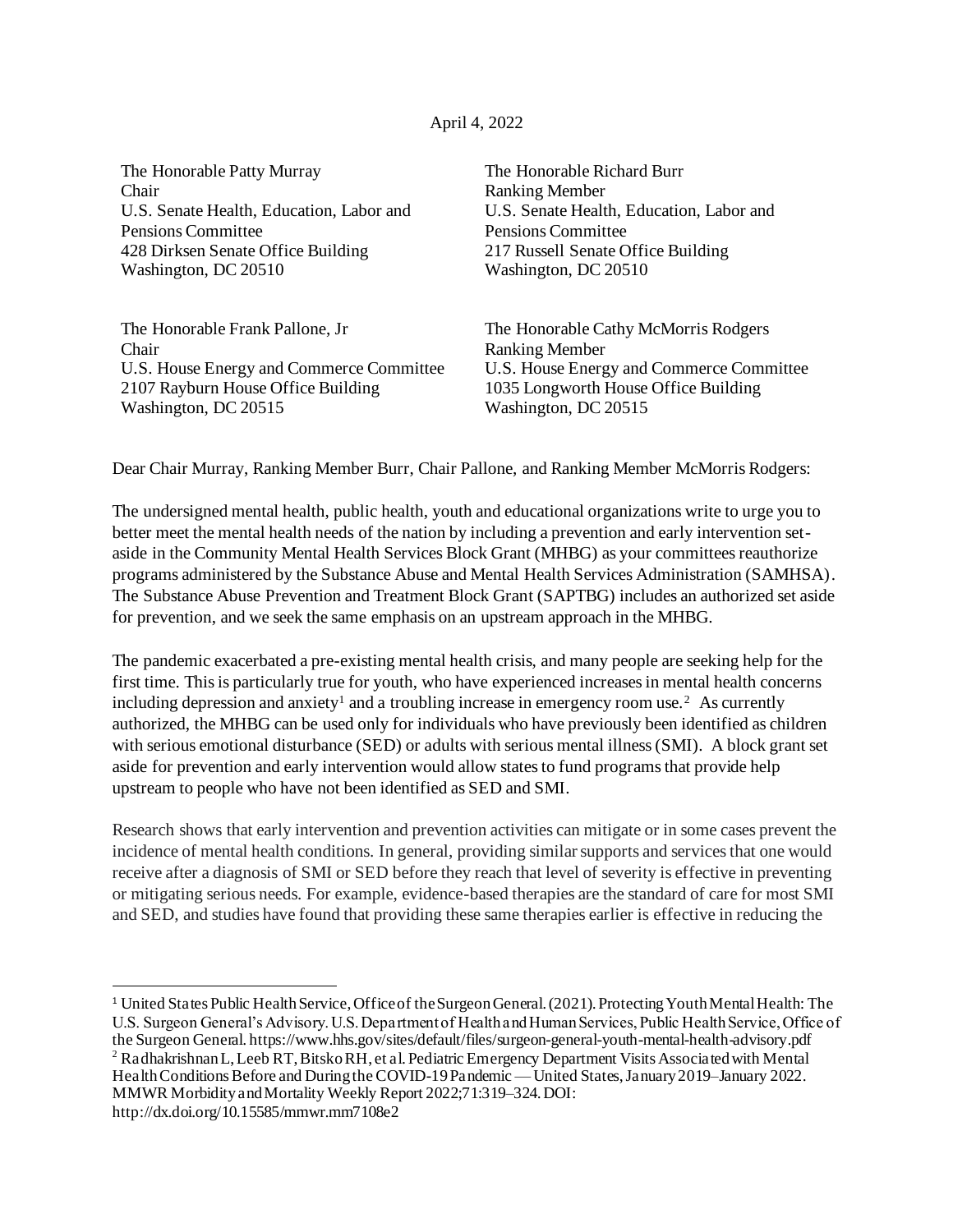onset of SMI and SED.<sup>3,4</sup> Psychotherapy and related supports to reduce stressors have prevented the onset of psychosis among those at high risk. Mental health services provided by community providers in school-linked programs have been shown to improve attendance, academics, and behavior. These programs also identify and serve many children who had not previously been receiving services and have been particularly effective in reaching students of color. Unfortunately, most adolescents currently cannot benefit from the MHBG because services are limited to treating children who are already experiencing serious emotional disturbance.

States would have flexibility to determine what prevention programs are needed in their communities. This can include mental health literacy programs, outreach programs, and integrated services in primary care and school settings that reach underserved communities. It could also include prodrome programs for individuals experiencing symptoms consistent with later psychosis but prior to psychosis. For adults, states could fund outreach and engagement services for individuals who are at risk of going into crisis such as homeless individuals who have not been diagnosed with SMI and could provide follow-up services after a crisis to avoid continual crises and promote recovery. The President's FY '23 budget request for SAMHSA includes a new 10% set-aside for prevention and early intervention for children and adults.

Congress has recognized the critical role of prevention in the Substance Abuse Prevention and Treatment Block Grant, even including prevention in the name of the program. Given that substance use is often a response to untreated mental illness, it is equally important to include prevention and early intervention in the mental health block grant. We ask that you include a 10%set aside for prevention and early intervention in the MHBG program. Allowing states additional flexibility to address mental health conditions early and fund upstream approaches will better equip them to meet the future mental health needs of communities.

Sincerely,

Mental Health America National Association of State Mental Health Program Directors American Psychological Association 2020 Mom Active Minds American Academy of Pediatrics Bring Change to Mind Center for Health and Health Care in Schools Center for Law and Social Policy (CLASP) Children's Hospital Association Eating Disorders Coalition for Research, Policy & Action First Focus Campaign for Children FREDLA

<sup>3</sup> Cuijpers P, Pineda BS, Quero S, Karyotaki E, Struijs SY, Figueroa CA, Llamas JA, Furukawa TA, Muñoz RF. Psychological interventions to prevent the onset of depressive disorders: A meta-analysis of randomized controlled trials. Clinical psychology review. 2021 Feb 1;83:101955.

<sup>4</sup> Mei C, van der Gaag M, Nelson B, Smit F, Yuen HP, Berger M, Krcmar M, French P, Amminger GP, Bechdolf A, Cuijpers P. Preventive interventions for individuals at ultra high risk for psychosis: An updated and extended metaanalysis. Clinical psychology review. 2021 Jun 1;86:102005.